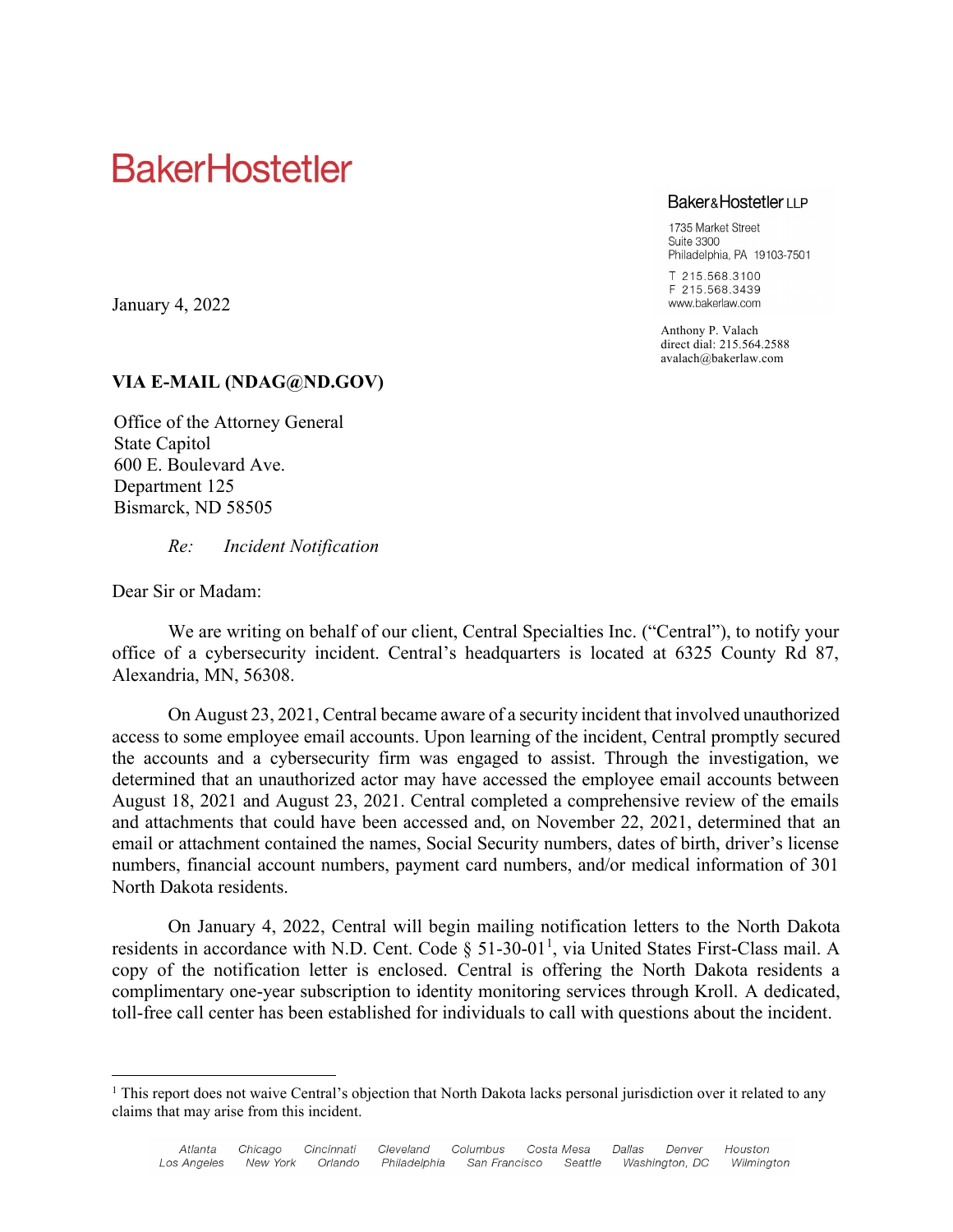January 4, 2022 Page 2

To help prevent something like this from happening in the future, Central has implemented measures to enhance existing security and continues to educate its staff on how to identify and avoid malicious emails. Central has also established a dedicated call center to answer any questions residents may have about the incident.

Please do not hesitate to contact me if you have any questions regarding this matter.

Sincerely,<br>Chithouy O. Valoch f.

Anthony P. Valach Counsel

Enclosure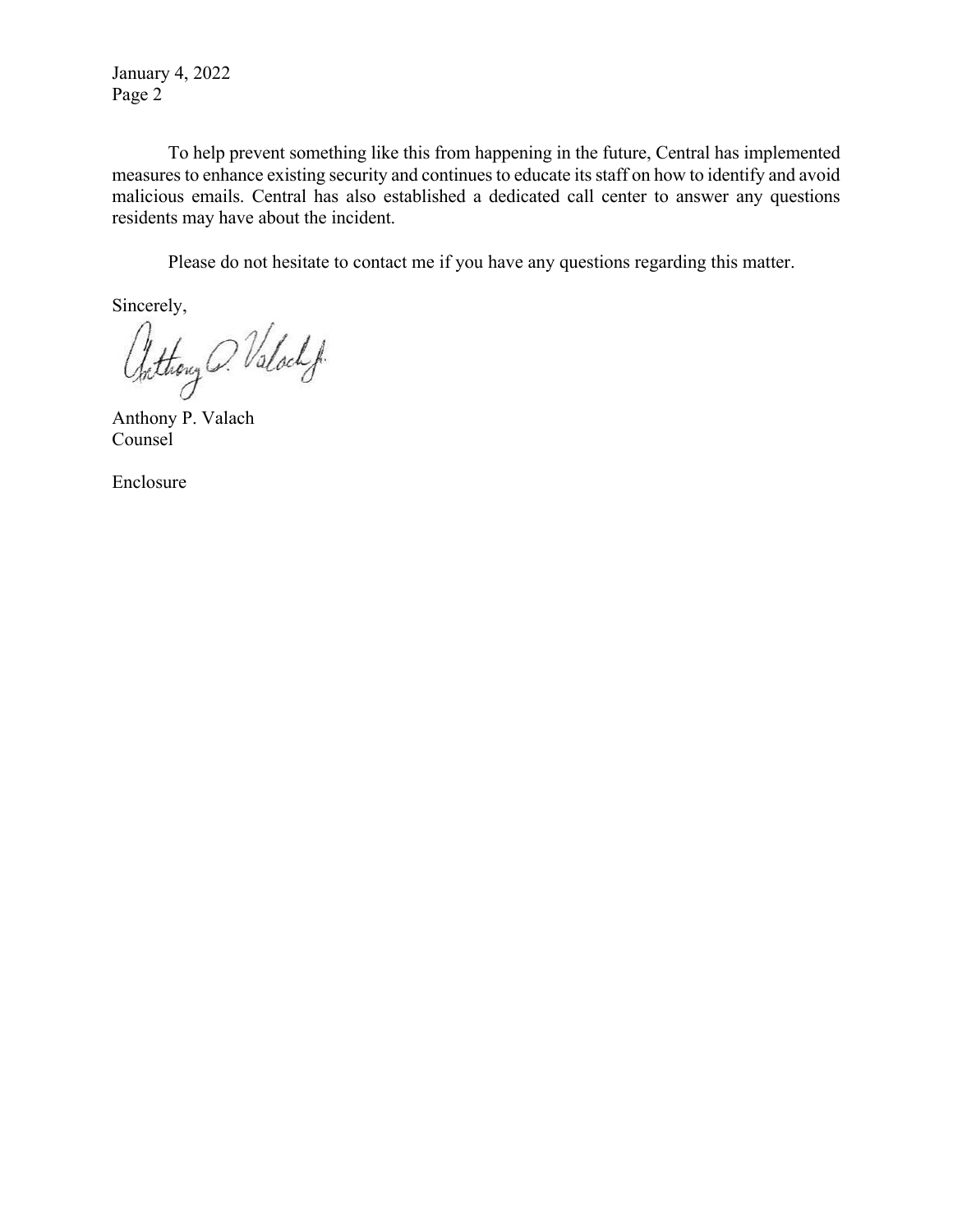



<<first\_name>> <<middle\_name>> <<last\_name>> <<suffix>> <<address\_1>> <<address\_2>> <<city>>, <<state\_province>> <<postal\_code>> <<country>>

#### Dear << first\_name>>:

Central Specialties Inc. ("Central") understands the importance of protecting the information we maintain. We are writing to inform you of an incident that involves some of your personal information. This notice explains the incident, measures we have taken, and some steps you may consider taking in response.

On August 23, 2021, Central became aware of a security incident that involved unauthorized access to some employee email accounts. Upon learning of the incident, Central promptly secured the accounts and a cybersecurity firm was engaged to assist. Through the investigation, we determined that an unauthorized actor may have accessed the employee email accounts between August 18, 2021 and August 23, 2021. Central conducted a comprehensive review of the emails and attachments that could have been accessed and, on November 22, 2021, determined that an email or attachment contained your << b2b\_text\_1(DataElements)>>.

We wanted to notify you of the incident and assure you that we take it very seriously. As a precaution, we are offering you a complimentary one-year membership to Kroll Identity Monitoring services. Your identity monitoring services include Credit Monitoring, Fraud Consultation, and Identity Theft Restoration. The credit and identity monitoring services are completely free to you and activating in this program will not hurt your credit score**. For more information about the credit and identity monitoring services, including instructions on how to activate your complimentary one-year membership, please visit:** https://enroll.krollmonitoring.com. You have until <<br/>b>2b\_text\_6 (Activation Deadline)>> **to activate your credit and identity monitoring services. Your Membership Number to enroll is: <<Membership Number s\_n>>**

For more information about Kroll and your Identity Monitoring services, you can visit info.krollmonitoring.com.

We regret any inconvenience or concern this incident may cause you. To help prevent something like this from happening in the future, we have implemented measures to enhance our existing security and continue to educate our staff on how to identify and avoid malicious emails. We have also established a dedicated call center to answer any questions you may have about the incident. For more information about the incident, please call 1-???-???-????, Monday through Friday, between 8:00 a.m. and 5:30 p.m. Central Time, excluding some U.S. holidays. Please have your membership number ready.

Sincerely,

Ross Larson, CPA Chief Financial Officer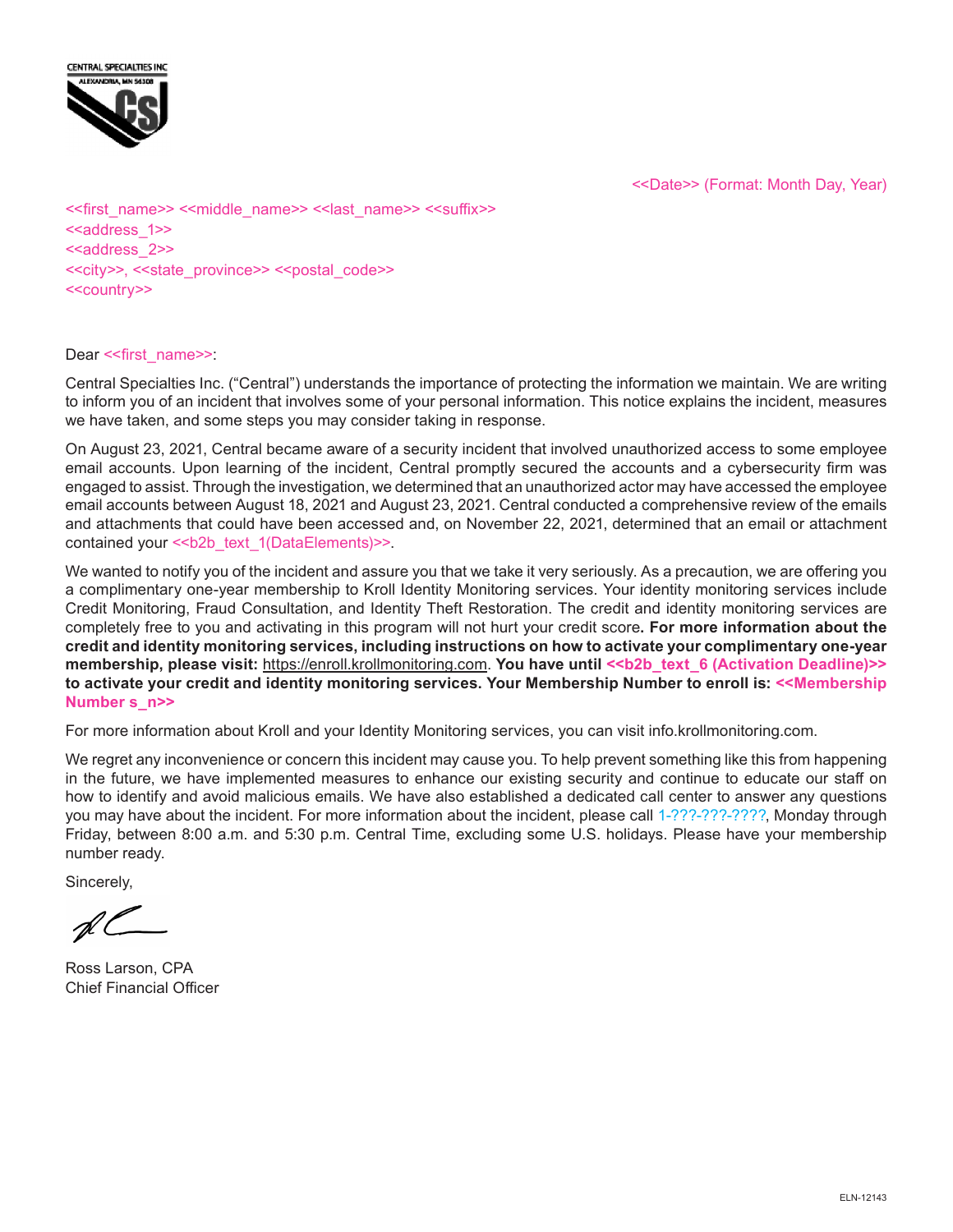# **KROLL**

#### **TAKE ADVANTAGE OF YOUR IDENTITY MONITORING SERVICES**

You have been provided with access to the following services from Kroll:

#### **Single Bureau Credit Monitoring**

You will receive alerts when there are changes to your credit data—for instance, when a new line of credit is applied for in your name. If you do not recognize the activity, you'll have the option to call a Kroll fraud specialist, who will be able to help you determine if it is an indicator of identity theft.

#### **Fraud Consultation**

You have unlimited access to consultation with a Kroll fraud specialist. Support includes showing you the most effective ways to protect your identity, explaining your rights and protections under the law, assistance with fraud alerts, and interpreting how personal information is accessed and used, including investigating suspicious activity that could be tied to an identity theft event.

#### **Identity Theft Restoration**

If you become a victim of identity theft, an experienced Kroll licensed investigator will work on your behalf to resolve related issues. You will have access to a dedicated investigator who understands your issues and can do most of the work for you. Your investigator will be able to dig deep to uncover the scope of the identity theft, and then work to resolve it.

If you prefer to activate these services offline and receive monitoring alerts via the US Postal Service, you may activate via our automated phone system by calling 1-888-653-0511, Monday through Friday, 8:00 a.m. to 5:30 p.m. Central time, excluding major U.S. holiday. Please have your membership number located in your letter ready when calling. Please note that to activate monitoring services, you will be required to provide your name, date of birth, and Social Security number through our automated phone system.

Kroll's activation website is only compatible with the current version or one version earlier of Chrome, Firefox, Safari and Edge. To receive credit services, you must be over the age of 18 and have established credit in the U.S., have a Social Security number in your name, and have a U.S. residential address associated with your credit file.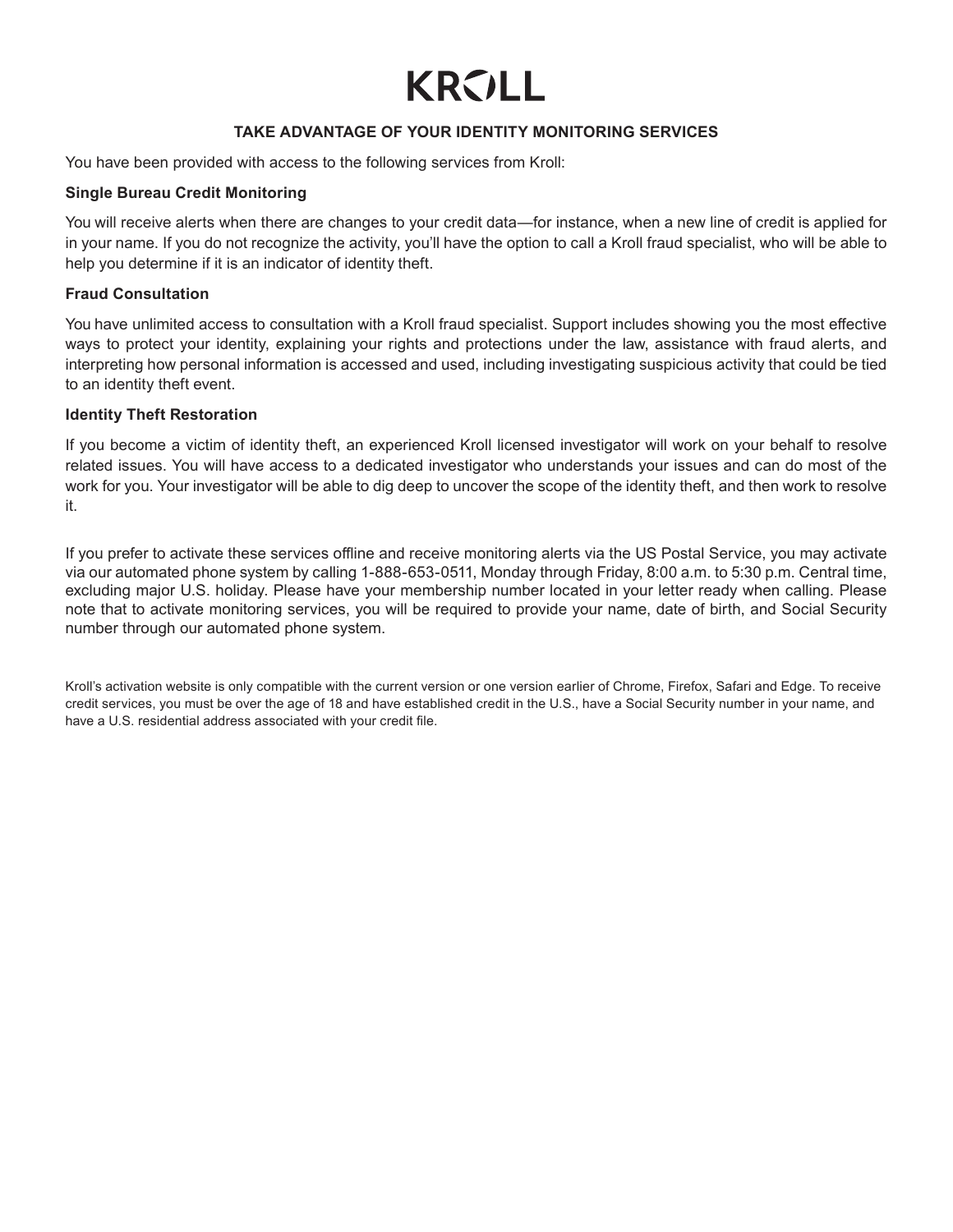#### **ADDITIONAL STEPS YOU CAN TAKE**

We remind you it is always advisable to be vigilant for incidents of fraud or identity theft by reviewing your account statements and free credit reports for any unauthorized activity. You may obtain a copy of your credit report, free of charge, once every 12 months from each of the three nationwide credit reporting companies. To order your annual free credit report, please visit www.annualcreditreport.com or call toll free at 1-877-322-8228. Contact information for the three nationwide credit reporting companies is as follows:

- *• Equifax*, PO Box 740241, Atlanta, GA 30374, www.equifax.com, 1-800-685-1111
- *• Experian*, PO Box 2002, Allen, TX 75013, www.experian.com, 1-888-397-3742
- *• TransUnion*, PO Box 2000, Chester, PA 19016, www.transunion.com, 1-800-916-8800

If you believe you are the victim of identity theft or have reason to believe your personal information has been misused, you should immediately contact the Federal Trade Commission and/or the Attorney General's office in your state. You can obtain information from these sources about steps an individual can take to avoid identity theft as well as information about fraud alerts and security freezes. You should also contact your local law enforcement authorities and file a police report. Obtain a copy of the police report in case you are asked to provide copies to creditors to correct your records. Contact information for the Federal Trade Commission is as follows:

*• Federal Trade Commission*, Consumer Response Center, 600 Pennsylvania Avenue NW, Washington, DC 20580, 1-877-IDTHEFT (438-4338), www.ftc.gov/idtheft

#### **Fraud Alerts and Credit or Security Freezes:**

*Fraud Alerts:* There are two types of general fraud alerts you can place on your credit report to put your creditors on notice that you may be a victim of fraud—an initial alert and an extended alert. You may ask that an initial fraud alert be placed on your credit report if you suspect you have been, or are about to be, a victim of identity theft. An initial fraud alert stays on your credit report for one year. You may have an extended alert placed on your credit report if you have already been a victim of identity theft with the appropriate documentary proof. An extended fraud alert stays on your credit report for seven years.

To place a fraud alert on your credit reports, contact one of the nationwide credit bureaus. A fraud alert is free. The credit bureau you contact must tell the other two, and all three will place an alert on their versions of your report.

For those in the military who want to protect their credit while deployed, an Active Duty Military Fraud Alert lasts for one year and can be renewed for the length of your deployment. The credit bureaus will also take you off their marketing lists for pre-screened credit card offers for two years, unless you ask them not to.

*Credit or Security Freezes:* You have the right to put a credit freeze, also known as a security freeze, on your credit file, free of charge, which makes it more difficult for identity thieves to open new accounts in your name. That's because most creditors need to see your credit report before they approve a new account. If they can't see your report, they may not extend the credit.

*How do I place a freeze on my credit reports?* There is no fee to place or lift a security freeze. Unlike a fraud alert, you must separately place a security freeze on your credit file at each credit reporting company. For information and instructions to place a security freeze, contact each of the credit reporting agencies at the addresses below:

- **• Experian Security Freeze**, PO Box 9554, Allen, TX 75013, www.experian.com
- **• TransUnion Security Freeze**, PO Box 2000, Chester, PA 19016, www.transunion.com
- **• Equifax Security Freeze**, PO Box 105788, Atlanta, GA 30348, www.equifax.com

You'll need to supply your name, address, date of birth, Social Security number and other personal information.

After receiving your freeze request, each credit bureau will provide you with a unique PIN (personal identification number) or password. Keep the PIN or password in a safe place. You will need it if you choose to lift the freeze.

*How do I lift a freeze?* A freeze remains in place until you ask the credit bureau to temporarily lift it or remove it altogether. If the request is made online or by phone, a credit bureau must lift a freeze within one hour. If the request is made by mail, then the bureau must lift the freeze no later than three business days after getting your request.

If you opt for a temporary lift because you are applying for credit or a job, and you can find out which credit bureau the business will contact for your file, you can save some time by lifting the freeze only at that particular credit bureau. Otherwise, you need to make the request with all three credit bureaus.